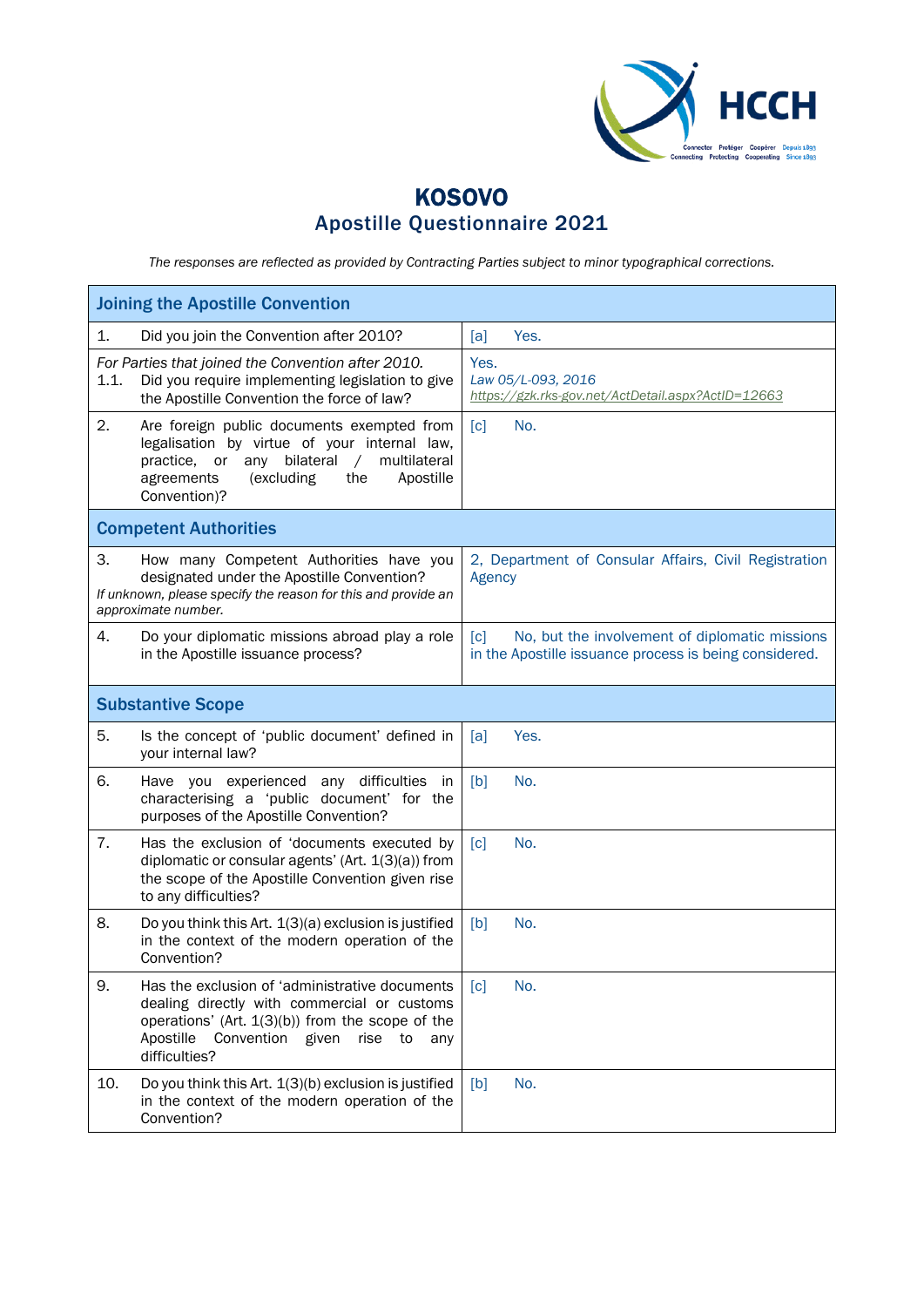| 11.<br>Do you issue (outgoing) or accept (incoming)<br>Apostilles for any of the following categories of<br>document? |                                                                                                                             |                                                                                                                | <b>Issue</b>                                      | Accept       |                      |  |
|-----------------------------------------------------------------------------------------------------------------------|-----------------------------------------------------------------------------------------------------------------------------|----------------------------------------------------------------------------------------------------------------|---------------------------------------------------|--------------|----------------------|--|
|                                                                                                                       |                                                                                                                             | Certificates of origin                                                                                         |                                                   | X            |                      |  |
|                                                                                                                       |                                                                                                                             |                                                                                                                | X                                                 | X            |                      |  |
|                                                                                                                       |                                                                                                                             | Import licences                                                                                                |                                                   | X            | X                    |  |
|                                                                                                                       |                                                                                                                             | Health and safety certificates<br>issued by the relevant<br>government authorities or<br>agencies              |                                                   | X            | X                    |  |
|                                                                                                                       |                                                                                                                             | Certificates of products                                                                                       | X                                                 | X            |                      |  |
|                                                                                                                       |                                                                                                                             |                                                                                                                | Certificates of conformity                        | $\mathsf{X}$ | X                    |  |
|                                                                                                                       |                                                                                                                             | End user certificates<br>(i.e. documents certifying that the<br>buyer is the end user of acquired<br>goods)    |                                                   | X            | $\sf X$              |  |
|                                                                                                                       |                                                                                                                             |                                                                                                                | <b>Commercial invoices</b>                        | X            | X                    |  |
|                                                                                                                       | <b>Apostille Process</b>                                                                                                    |                                                                                                                |                                                   |              |                      |  |
|                                                                                                                       | <b>Certification of Public Documents</b>                                                                                    |                                                                                                                |                                                   |              |                      |  |
| 12.                                                                                                                   | Do any of your public documents require some<br>other intermediate certification<br>before the<br>issuance of an Apostille? | Yes, an intermediate certification is required for<br>[a]<br>some categories of public documents.              |                                                   |              |                      |  |
|                                                                                                                       | For Parties that answered yes to Q12.<br>12.1. What categories of public document require                                   | Category of public<br>Why certification is required<br>document                                                |                                                   |              |                      |  |
| intermediate certification and why?                                                                                   |                                                                                                                             | For verification in relevant<br>Ministry of<br>Education<br>electronic system                                  |                                                   |              |                      |  |
|                                                                                                                       |                                                                                                                             | Ministry of<br><b>Health</b>                                                                                   | For verification in relevant<br>electronic system |              |                      |  |
|                                                                                                                       |                                                                                                                             | <b>Kosovo Judicial</b><br>Council                                                                              | For verification in relevant<br>electronic system |              |                      |  |
| <b>Requesting an Apostille (Outgoing)</b>                                                                             |                                                                                                                             |                                                                                                                |                                                   |              |                      |  |
| 13.                                                                                                                   | How can an Apostille be requested?                                                                                          | [a]<br>In person.                                                                                              |                                                   |              | X                    |  |
|                                                                                                                       |                                                                                                                             | [b]<br>By post.                                                                                                |                                                   |              |                      |  |
|                                                                                                                       |                                                                                                                             | By email.<br>$\lceil c \rceil$                                                                                 |                                                   |              |                      |  |
|                                                                                                                       |                                                                                                                             | Through a website.<br>[d]                                                                                      |                                                   |              |                      |  |
|                                                                                                                       |                                                                                                                             | Other.<br>[e]<br>With notarized authorization                                                                  |                                                   |              | X                    |  |
| 14.                                                                                                                   | When issuing an Apostille, do you enquire about<br>the State of destination?                                                | Yes, in the application form.<br>[a]                                                                           |                                                   |              |                      |  |
| 15.                                                                                                                   | How long does it take for an Apostille to be<br>issued?                                                                     | Other requests<br>In-person request<br>(from the time of<br>receipt) (paper<br>(paper Apostille)<br>Apostille) |                                                   |              | e-Apostille requests |  |
|                                                                                                                       |                                                                                                                             | On the same<br>day                                                                                             | On the same<br>day                                |              |                      |  |
| 16.                                                                                                                   | Does your Competent Authority impose a fee for<br>issuing an Apostille?                                                     | [a]<br>10 euro                                                                                                 | Yes, a single price for all Apostilles.           |              |                      |  |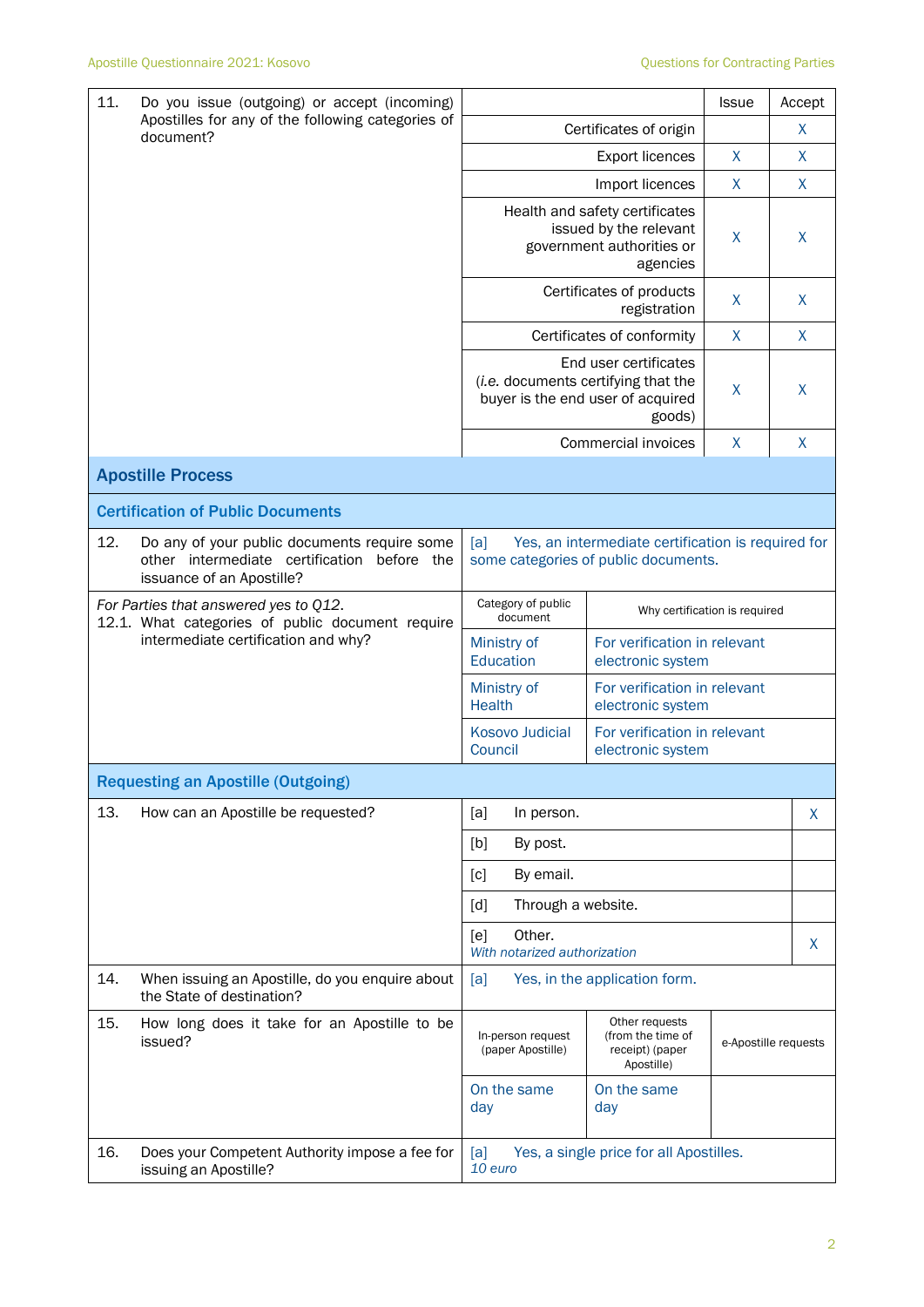|                                   | <b>Issuing an Apostille (Outgoing)</b>                                                                                                                                                                                                        |                                                                                                                                                                                         |   |  |
|-----------------------------------|-----------------------------------------------------------------------------------------------------------------------------------------------------------------------------------------------------------------------------------------------|-----------------------------------------------------------------------------------------------------------------------------------------------------------------------------------------|---|--|
|                                   |                                                                                                                                                                                                                                               |                                                                                                                                                                                         |   |  |
| 17.                               | How is the origin of a public document verified<br>for the purpose of issuing an Apostille (i.e.<br>verification of the authenticity of the signature,<br>the capacity of the signer, and the identity of the<br>seal / stamp (Art. $5(2)$ )? | Single Competent Authority.<br>[a]<br>(iv]<br>Other.<br>https://eapp.rks-gov.net                                                                                                        |   |  |
| 18.                               | How does a Competent Authority address<br>situations where it is unable to verify the origin<br>of the public document?                                                                                                                       | The Competent Authority will contact the issuing<br>[a]<br>authority to confirm authenticity, issue the Apostille,<br>and then add the new signature, stamp or seal to the<br>database. |   |  |
| 19.                               | In what language(s) are the 10 standard items<br>of your Apostilles available?                                                                                                                                                                | [a]<br>In one language.<br><b>Latin Alphabet</b>                                                                                                                                        |   |  |
| 20.                               | In what language(s) are the blank fields of your<br>Apostilles filled in?                                                                                                                                                                     | [a]<br>In one language.<br>Albanian Language                                                                                                                                            |   |  |
| 21.                               | How are the blank fields of your Apostilles filled<br>in?                                                                                                                                                                                     | [a]<br>By hand.                                                                                                                                                                         |   |  |
|                                   | <b>Apostille Registers</b>                                                                                                                                                                                                                    |                                                                                                                                                                                         |   |  |
| 22.                               | How is your Apostille register, required by<br>Article 7, maintained?                                                                                                                                                                         | Single Competent Authority.<br>[a]<br>Electronic form, not publicly accessible online.<br>$\left[\text{iii}\right]$                                                                     |   |  |
| 23.                               | What particulars are contained in your Apostille<br>register?                                                                                                                                                                                 | Number and date of the Apostille<br>[a]<br>(required).                                                                                                                                  | X |  |
|                                   |                                                                                                                                                                                                                                               | [b]<br>Name and capacity of the person signing<br>the document and $/$ or the name of<br>authority whose seal or stamp is affixed<br>(required).                                        | X |  |
|                                   |                                                                                                                                                                                                                                               | Name and / or type of underlying<br>[c]<br>document.                                                                                                                                    | X |  |
|                                   |                                                                                                                                                                                                                                               | [d]<br>Description of the contents of underlying<br>document.                                                                                                                           |   |  |
|                                   |                                                                                                                                                                                                                                               | [e]<br>Name of the applicant.                                                                                                                                                           | Χ |  |
|                                   |                                                                                                                                                                                                                                               | State of destination.<br>$[f]$                                                                                                                                                          |   |  |
|                                   |                                                                                                                                                                                                                                               | Copy of the Apostille.<br>[g]                                                                                                                                                           |   |  |
|                                   |                                                                                                                                                                                                                                               | Copy of the underlying document.<br>[h]                                                                                                                                                 |   |  |
|                                   |                                                                                                                                                                                                                                               | Other.<br>$[1]$                                                                                                                                                                         |   |  |
| 24.                               | Is there a limit to how long records can be<br>retained on the Apostille register?                                                                                                                                                            | No.<br>[d]                                                                                                                                                                              |   |  |
| 25.                               | If your register is not publicly accessible, how<br>frequently do your Competent Authorities<br>receive requests to verify an Apostille they have<br>issued in the register?                                                                  | [f]<br>Unknown.                                                                                                                                                                         |   |  |
| <b>Technology &amp; the e-APP</b> |                                                                                                                                                                                                                                               |                                                                                                                                                                                         |   |  |
| 26.                               | Under your internal law, do you recognise<br>electronic / digital signatures as functionally<br>equivalent to handwritten signatures (i.e. can a<br>public document be signed electronically)?                                                | No.<br>[b]                                                                                                                                                                              |   |  |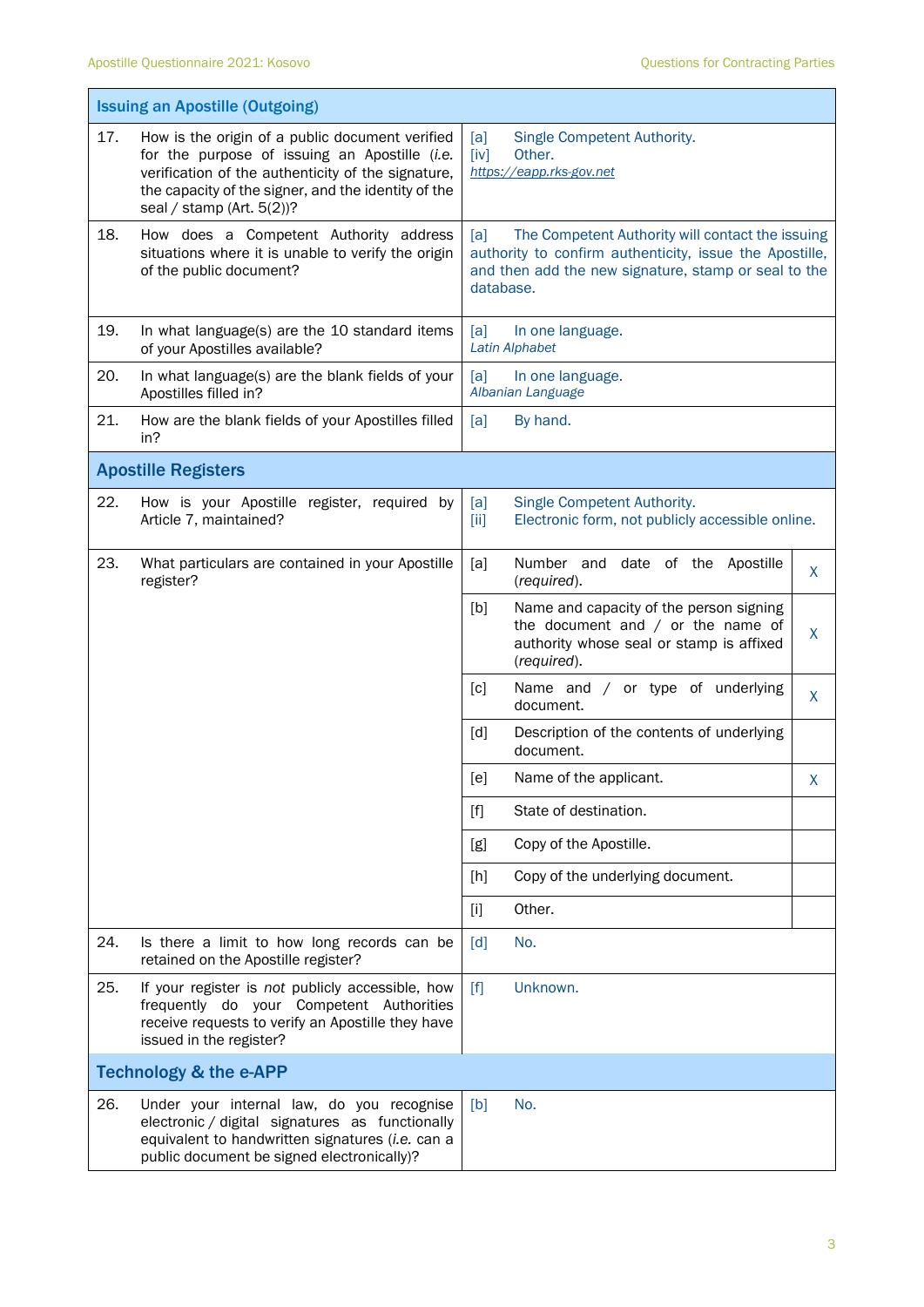| 27. | Under your internal law, are public documents<br>executed, or able to be executed, in electronic<br>form (whether or not they are to be used abroad<br>under the Convention)? | [b]<br>No, public documents are never executed in<br>electronic form.                                                                                                                                           |                                                                                                                                                                       |   |
|-----|-------------------------------------------------------------------------------------------------------------------------------------------------------------------------------|-----------------------------------------------------------------------------------------------------------------------------------------------------------------------------------------------------------------|-----------------------------------------------------------------------------------------------------------------------------------------------------------------------|---|
| 28. | Do you issue e-Apostilles?                                                                                                                                                    | [b]<br>$[1]$<br><b>ASAP</b>                                                                                                                                                                                     | No.<br>We are studying the use of e-Apostilles and plan<br>to implement the e-Apostille component.<br>All procedures are done to issue e-Apostilles and we will start |   |
|     | For Parties that answered no to Q28.<br>28.1. What challenges are you facing that may prevent                                                                                 | [a]                                                                                                                                                                                                             | Internal law limitations.                                                                                                                                             |   |
|     | you from implementing the e-Apostille?                                                                                                                                        | [b]                                                                                                                                                                                                             | Judicial or administrative structure.                                                                                                                                 |   |
|     |                                                                                                                                                                               | [c]                                                                                                                                                                                                             | Implementation challenges (e.g. lack of<br>resources, lack of infrastructure).                                                                                        | X |
|     |                                                                                                                                                                               | $\lceil d \rceil$                                                                                                                                                                                               | Cost.                                                                                                                                                                 |   |
|     |                                                                                                                                                                               | [e]                                                                                                                                                                                                             | System interoperability / compatibility.                                                                                                                              |   |
|     |                                                                                                                                                                               | $[f]$                                                                                                                                                                                                           | Security concerns.                                                                                                                                                    |   |
|     |                                                                                                                                                                               | [g]                                                                                                                                                                                                             | Other.                                                                                                                                                                |   |
|     | For Parties that answered no to Q28.<br>28.2. How do you issue an Apostille for a public<br>document executed in electronic form?                                             | $\lceil c \rceil$                                                                                                                                                                                               | Other.<br>Still we do not apply e-Apostilles                                                                                                                          |   |
| 29. | Are your authorities<br>equipped to<br>accept<br>incoming e-Apostilles?                                                                                                       | [a]                                                                                                                                                                                                             | Yes, all e-Apostilles can be processed.                                                                                                                               |   |
| 30. | Do you maintain an e-Register?                                                                                                                                                | [a]                                                                                                                                                                                                             | Yes.                                                                                                                                                                  |   |
|     | For Parties that answered yes to Q30.<br>30.2. What technology is used to maintain your<br>e-Register?                                                                        | [b]                                                                                                                                                                                                             | Technology from a commercial provider.<br><b>Microsoft Platform</b>                                                                                                   |   |
| 31. | Have you been in contact with other Competent<br>Authorities that operate an e-APP component<br>and exchanged information and / or relevant<br>experience?                    | [b]                                                                                                                                                                                                             | No.                                                                                                                                                                   |   |
|     | <b>Issues with Apostilles</b>                                                                                                                                                 |                                                                                                                                                                                                                 |                                                                                                                                                                       |   |
| 32. | Has an Apostille <i>issued</i> by your Competent<br>Authority ever been refused by the authorities of<br>another Contracting Party on the following                           | [a]                                                                                                                                                                                                             | Form requirements (e.g. square-shaped,<br>sides of at least nine centimetres, border,<br>ink, etc).                                                                   |   |
|     | grounds:                                                                                                                                                                      | [b]                                                                                                                                                                                                             | The manner in which the Apostille was<br>affixed / attached<br>the underlying<br>to<br>document.                                                                      |   |
|     |                                                                                                                                                                               | [c]                                                                                                                                                                                                             | The Apostille was not signed.                                                                                                                                         |   |
|     |                                                                                                                                                                               | [d]                                                                                                                                                                                                             | οf<br>the<br>One<br>standard<br>or<br>more<br>informational items were not filled in.                                                                                 |   |
|     |                                                                                                                                                                               | [e]                                                                                                                                                                                                             | The Apostille was in electronic form (an<br>e-Apostille).                                                                                                             |   |
|     |                                                                                                                                                                               | $[f] % \begin{center} \includegraphics[width=\linewidth]{imagesSupplemental/Imers.png} \end{center} % \vspace*{-1em} \caption{The figure shows the results of the estimators in the image.} \label{fig:limsub}$ | The underlying public document was in<br>electronic form.                                                                                                             |   |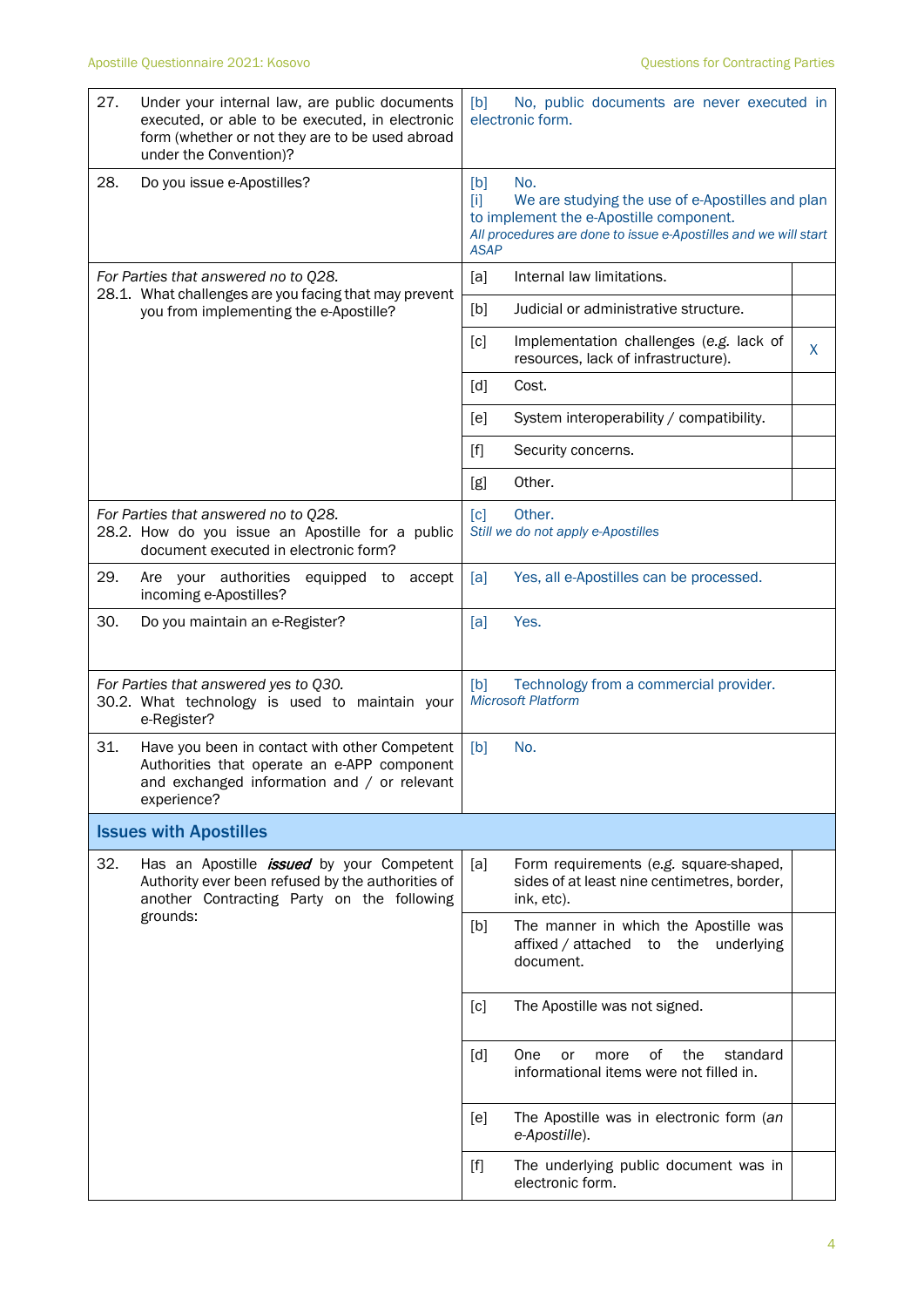|     |                                                                                                                                                          | [g]                                                                                                                                                                                                                                                                                                                                                                                                                                                                                                                                                                                                                                                               | The underlying public document had<br>expired / was not issued within a certain<br>timeframe.                                                 |   |
|-----|----------------------------------------------------------------------------------------------------------------------------------------------------------|-------------------------------------------------------------------------------------------------------------------------------------------------------------------------------------------------------------------------------------------------------------------------------------------------------------------------------------------------------------------------------------------------------------------------------------------------------------------------------------------------------------------------------------------------------------------------------------------------------------------------------------------------------------------|-----------------------------------------------------------------------------------------------------------------------------------------------|---|
|     |                                                                                                                                                          | [h]                                                                                                                                                                                                                                                                                                                                                                                                                                                                                                                                                                                                                                                               | The underlying document was not a<br>public document under the law of the<br>destination.                                                     |   |
|     |                                                                                                                                                          | $[1]$                                                                                                                                                                                                                                                                                                                                                                                                                                                                                                                                                                                                                                                             | Other.                                                                                                                                        |   |
|     |                                                                                                                                                          | [j]                                                                                                                                                                                                                                                                                                                                                                                                                                                                                                                                                                                                                                                               | Unknown.                                                                                                                                      |   |
|     |                                                                                                                                                          | [k]                                                                                                                                                                                                                                                                                                                                                                                                                                                                                                                                                                                                                                                               | No / Not applicable.                                                                                                                          | X |
| 33. | Has your Competent Authority ever been<br>requested by external Competent Authorities to<br>certify or confirm your procedure for issuing<br>Apostilles? | [b]                                                                                                                                                                                                                                                                                                                                                                                                                                                                                                                                                                                                                                                               | No.                                                                                                                                           |   |
| 34. | Has an Apostille <i>received</i> by your authorities<br>ever been refused on the following grounds:                                                      | [a]                                                                                                                                                                                                                                                                                                                                                                                                                                                                                                                                                                                                                                                               | The issuing State was not a Contracting<br>Party to the Apostille Convention.                                                                 |   |
|     |                                                                                                                                                          | [b]                                                                                                                                                                                                                                                                                                                                                                                                                                                                                                                                                                                                                                                               | Form requirements (e.g. square-shaped,<br>sides of at least nine centimetres, border,<br>ink, etc).                                           |   |
|     |                                                                                                                                                          | [c]                                                                                                                                                                                                                                                                                                                                                                                                                                                                                                                                                                                                                                                               | The manner in which the Apostille was<br>affixed / attached to the underlying<br>document.                                                    |   |
|     |                                                                                                                                                          | [d]                                                                                                                                                                                                                                                                                                                                                                                                                                                                                                                                                                                                                                                               | The Apostille was not signed.                                                                                                                 | X |
|     |                                                                                                                                                          | [e]<br>not filled                                                                                                                                                                                                                                                                                                                                                                                                                                                                                                                                                                                                                                                 | of<br>the<br>One<br>standard<br>or<br>more<br>informational items were not filled in.<br>Signature of official person, other mandatary fields | X |
|     |                                                                                                                                                          | $[f] % \begin{center} % \includegraphics[width=\linewidth]{imagesSupplemental_3.png} % \end{center} % \caption { % \textit{DefNet} of the \textit{DefNet} dataset. % Note that the \textit{DefNet} and \textit{DefNet} dataset. % Note that the \textit{DefNet} and \textit{DefNet} dataset. % Note that the \textit{DefNet} and \textit{DefNet} dataset. % Note that the \textit{DefNet} and \textit{DefNet} dataset. % Note that the \textit{DefNet} and \textit{DefNet} dataset. % Note that the \textit{DefNet} and \textit{DefNet} dataset. % Note that the \textit{DefNet} and \textit{DefNet} dataset. % Note that the \textit{DefNet} and \textit{DefNet$ | The Apostille was in electronic form (an<br>e-Apostille).                                                                                     |   |
|     |                                                                                                                                                          | [g]                                                                                                                                                                                                                                                                                                                                                                                                                                                                                                                                                                                                                                                               | The underlying public document was in<br>electronic form.                                                                                     |   |
|     |                                                                                                                                                          | [h]                                                                                                                                                                                                                                                                                                                                                                                                                                                                                                                                                                                                                                                               | The underlying public document had<br>expired / was not issued within a certain<br>timeframe.                                                 |   |
|     |                                                                                                                                                          | $[1]$                                                                                                                                                                                                                                                                                                                                                                                                                                                                                                                                                                                                                                                             | The underlying document was not a<br>public document under the law of the<br>destination.                                                     |   |
|     |                                                                                                                                                          | [j]                                                                                                                                                                                                                                                                                                                                                                                                                                                                                                                                                                                                                                                               | Other.                                                                                                                                        |   |
|     |                                                                                                                                                          | [k]                                                                                                                                                                                                                                                                                                                                                                                                                                                                                                                                                                                                                                                               | Unknown.                                                                                                                                      |   |
|     |                                                                                                                                                          | $[1]$                                                                                                                                                                                                                                                                                                                                                                                                                                                                                                                                                                                                                                                             | No / Not applicable.                                                                                                                          |   |